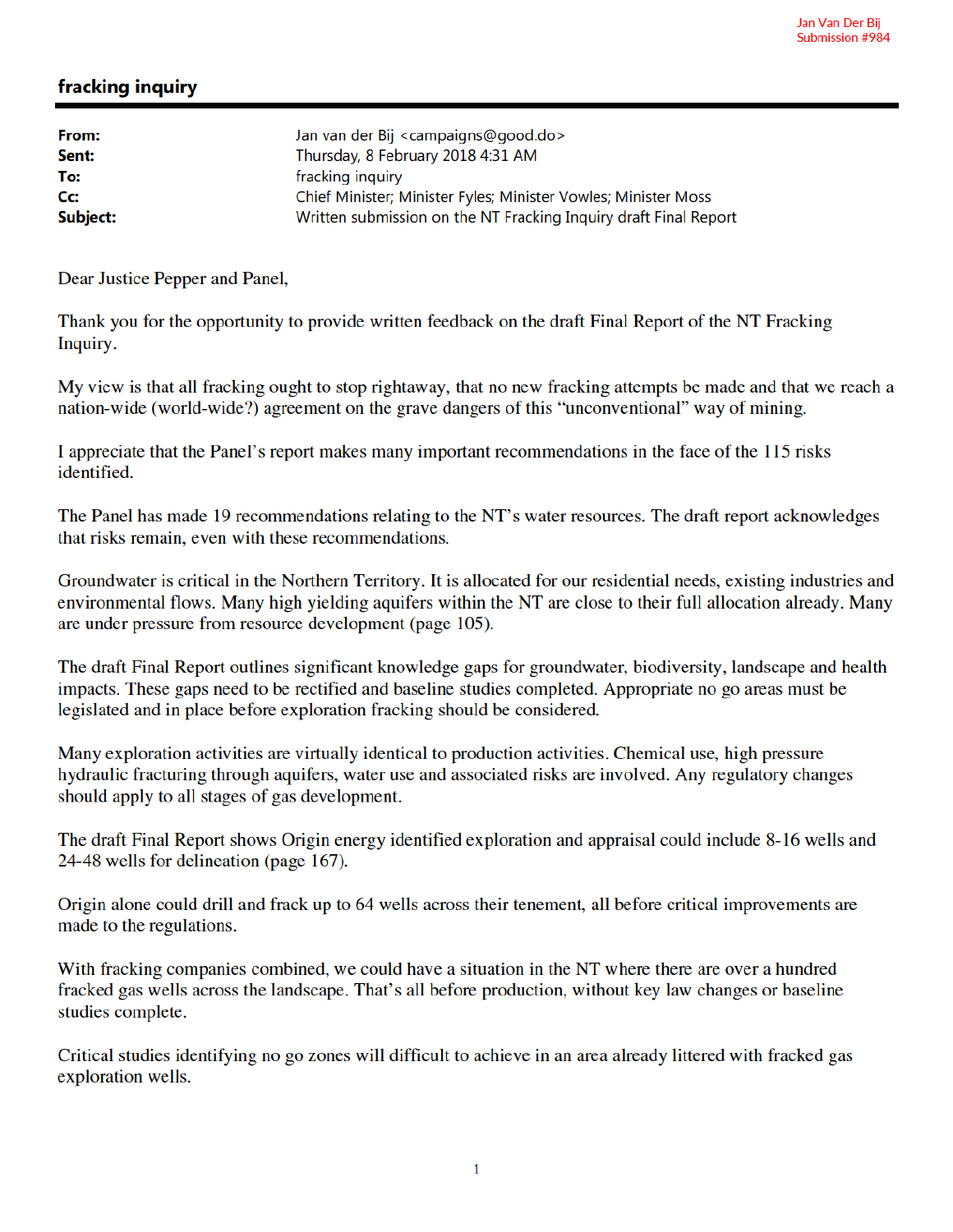I support the swath of new regulations and legislation required to try and protect landholders and water. However, that work needs to happen before the oil and gas industry is permitted to start fracking in the Northern Territory again.

The below critical recommendations must be improved and work completed BEFORE EXPLORATION fracking takes place.

Recommendation 5.1 (Enforceable code of practice for abandonment of onshore gas wells)

Recommendation 5.6 (Wastewater management framework)

Recommendation 7.1 (Water Act amended for shale extraction licence and payment for water)

Recommendation 7.4 (Strategic regional environmental and baseline assessment (SREBA), including a regional groundwater model, be developed and undertaken)

Recommendation 8.4 (Fire management plan and 10 year baseline assessment)

Recommendation 9.2 (Code of practice be developed and implemented for monitoring, detection and reporting of methane emissions)

Recommendation 10.1 (Human Health Risk Assessment prepared and approved)

Recommendation 12.11 (Social impact management plan) This recommendation should also be extended to allow for the legal right to say 'no' to fracking.

Recommendation 14.1 (Design and implement a full cost recovery system for fracking regulation)

Recommendation 14.16 (Legislation to regulate seismic surveys, drilling, hydraulic fracturing, and well abandonment)

Recommendation 14.18 (Fit and proper person test)

Recommendation 15.1 (Strategic regional environmental and baseline assessment (SREBA) undertaken and no go zones implemented)

In the NT there is a saying, "Once you frack you can't go back." Exploration fracking is no different. The studies, legal improvements and no-go zones suggested by the panel are critical. They must be actioned before any further fracking exploration.

Let's not wait until the production phase to put in place critical new regulations and laws. We must avoid delays to the protection of the Northern Territory's water, landscapes and people.

Thank you for considering my feedback on this critical matter for the future of the Northern Territory.

Yours sincerely, Jan van der Bij

This email was sent by Jan van der Bij via Do Gooder, a website that allows<br>people to contact you regarding issues they consider important. In accordance with web protocol FC 3834 we have set the FROM field of this email to our generic no-reply address at campaigns@good.do, however Jan provided an email address ( ) which we included in the REPLY-TO field.